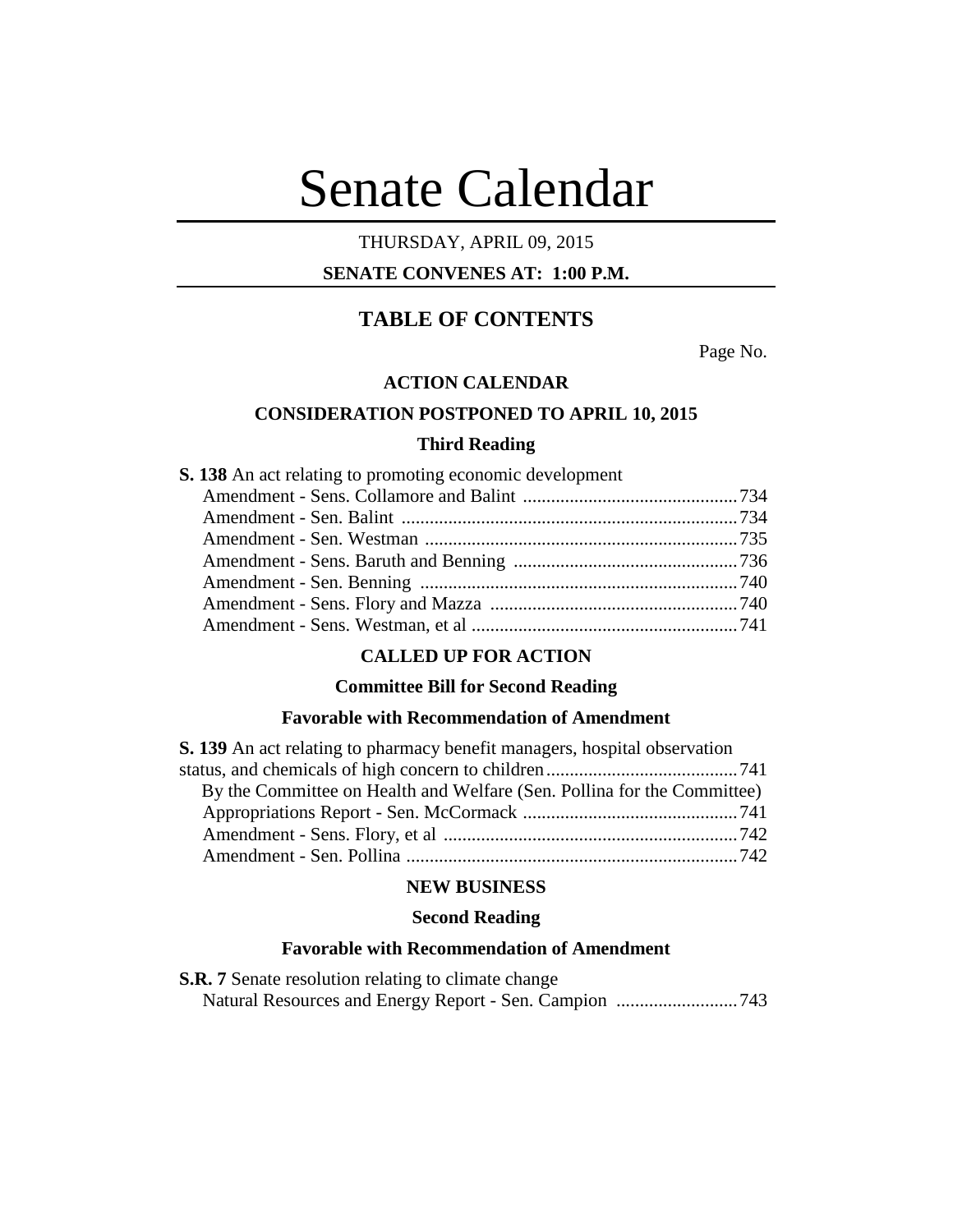# **NOTICE CALENDAR**

# **Second Reading**

# **Favorable**

# **CONCURRENT RESOLUTIONS FOR NOTICE**

| <b>S.C.R. 15</b> (For text of Resolution, see Addendum to Senate Calendar)     |  |
|--------------------------------------------------------------------------------|--|
|                                                                                |  |
| <b>H.C.R. 99-112</b> (For text of Resolutions, see Addendum to House Calendar) |  |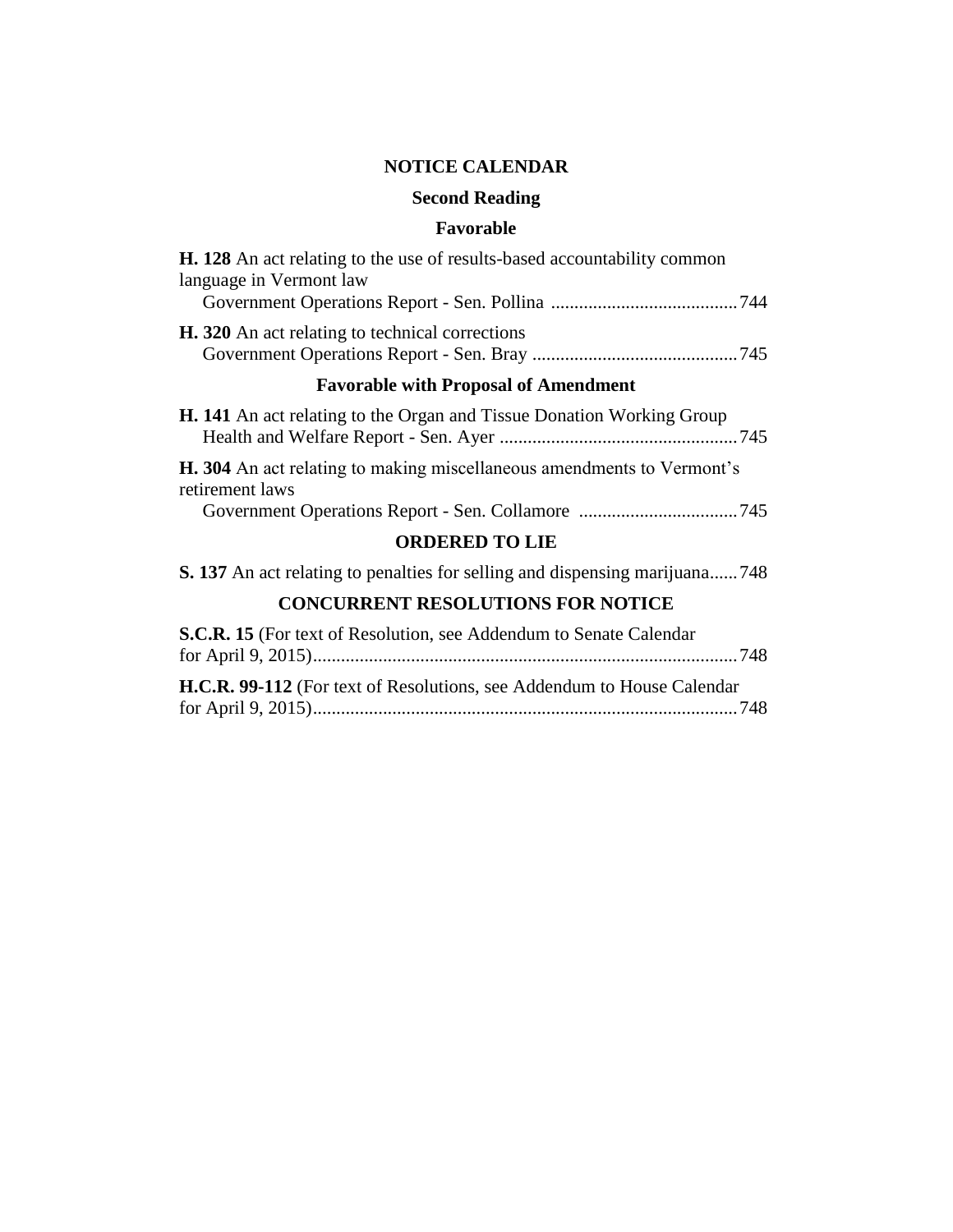#### **ORDERS OF THE DAY**

#### **ACTION CALENDAR**

#### **CONSIDERATION POSTPONED TO APRIL 10, 2015**

#### **Third Reading**

# **S. 138.**

An act relating to promoting economic development.

# **Amendment to S. 138 to be offered by Senators Collamore and Balint before Third Reading**

Senators Collamore and Balint move to amend the bill by adding a Sec. 22 to read as follows:

# Sec. 22. SALES AND USE TAX HOLIDAY

Notwithstanding the provisions of 32 V.S.A. § 9771 and 24 V.S.A. § 138, a sales and use tax or local option sales tax shall not be imposed or collected on sales to individuals for personal use items or tangible personal property at a sales price of \$2,000.00 or less on August 28 and 29, 2015.

# **Amendment to S. 138 to be offered by Senator Balint before Third Reading**

Senator Balint moves to amend the bill by adding a Sec. 47 to read as follows:

Sec. 47. 9 V.S.A. chapter 2 is added to read:

## CHAPTER 2: ELECTRONIC VERIFICATION OF FACTS AND RECORDS

#### § 11. BLOCKCHAIN ENABLING

(a) Blockchain technology shall be a recognized practice for the verification of a fact or record, and those facts or records established through a valid blockchain technology process shall have a presumption of validity for matters to be determined subject to, or in accordance with, the laws of the State of Vermont.

(b) In this section, "blockchain technology" means a mathematically secured, chronological, and decentralized consensus ledger or database, whether maintained via Internet interaction, peer-to-peer network, or otherwise.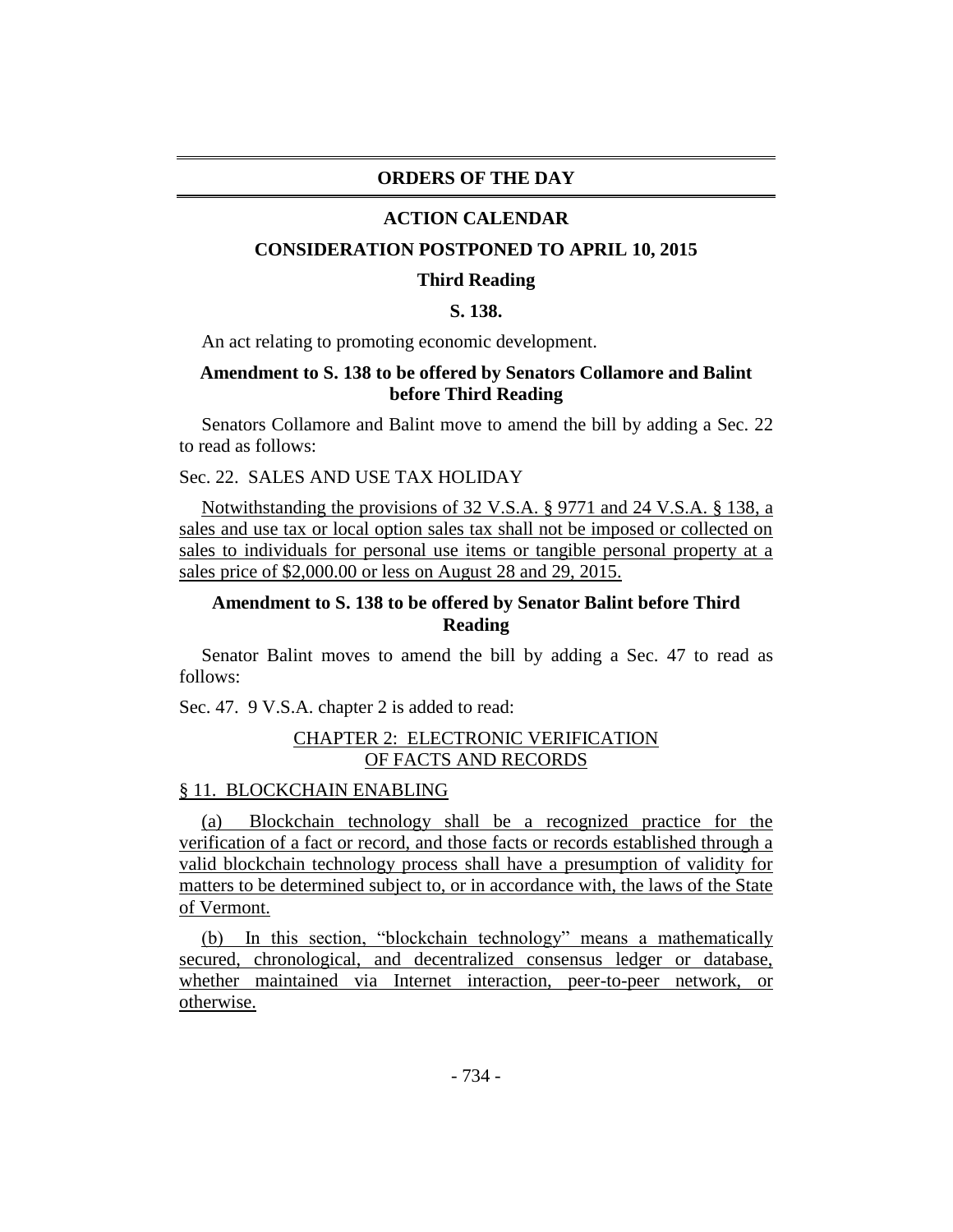(c) Without limitation, the presumption established in this section shall apply to blockchain technology practices for the verification of:

(1) contractual parties, provisions, execution, effective dates, and status;

(2) the ownership, assignment, negotiation, and transfer of money, property, contracts, instruments, and other legal rights and duties;

(3) identity, participation, and status in the formation, management, record keeping, and governance of business or nonprofit organizations and associations;

(4) identity, participation, and status for interactions in private transactions and with governmental authorities;

(5) the authenticity or integrity of a document, data, or other information, whether publicly or privately relevant; and

(6) the authenticity or integrity of records of communication.

(d) The provisions of this section shall not:

(1) create or negate an obligation or duty for any private or public entity to adopt or otherwise implement blockchain technology for any purpose authorized in this section; or

(2) create or negate the legality or authorization for any particular underlying activity whose practices or data are verified through the application of blockchain technology.

# **Amendment to S. 138 to be offered by Senator Westman before Third Reading**

Senator Westman moves to amend the bill in Sec. 50, 7 V.S.A. § 2, (definitions) by striking out subdivision (28) in its entirety and inserting in lieu thereof the following:

(27) "Special events permit": a permit granted by the Liquor Control Board permitting a person holding a manufacturer's or rectifier's license to sell by the glass or by unopened bottle spirits, fortified wines, malt beverages, or vinous beverages manufactured or rectified by the license holder at an event open to the public that has been approved by the local licensing authority. For the purposes of tasting only, the permit holder may distribute, with or without charge, beverages manufactured by the permit holder by the glass no more than two ounces per product and eight ounces total of malt beverages or vinous beverages and no more than one ounce in total of spirits or fortified wines to each individual. No more than 36 104 special events permits may be issued to a holder of a manufacturer's or rectifier's license during a year. A special event permit shall be valid for the duration of each public event or four days,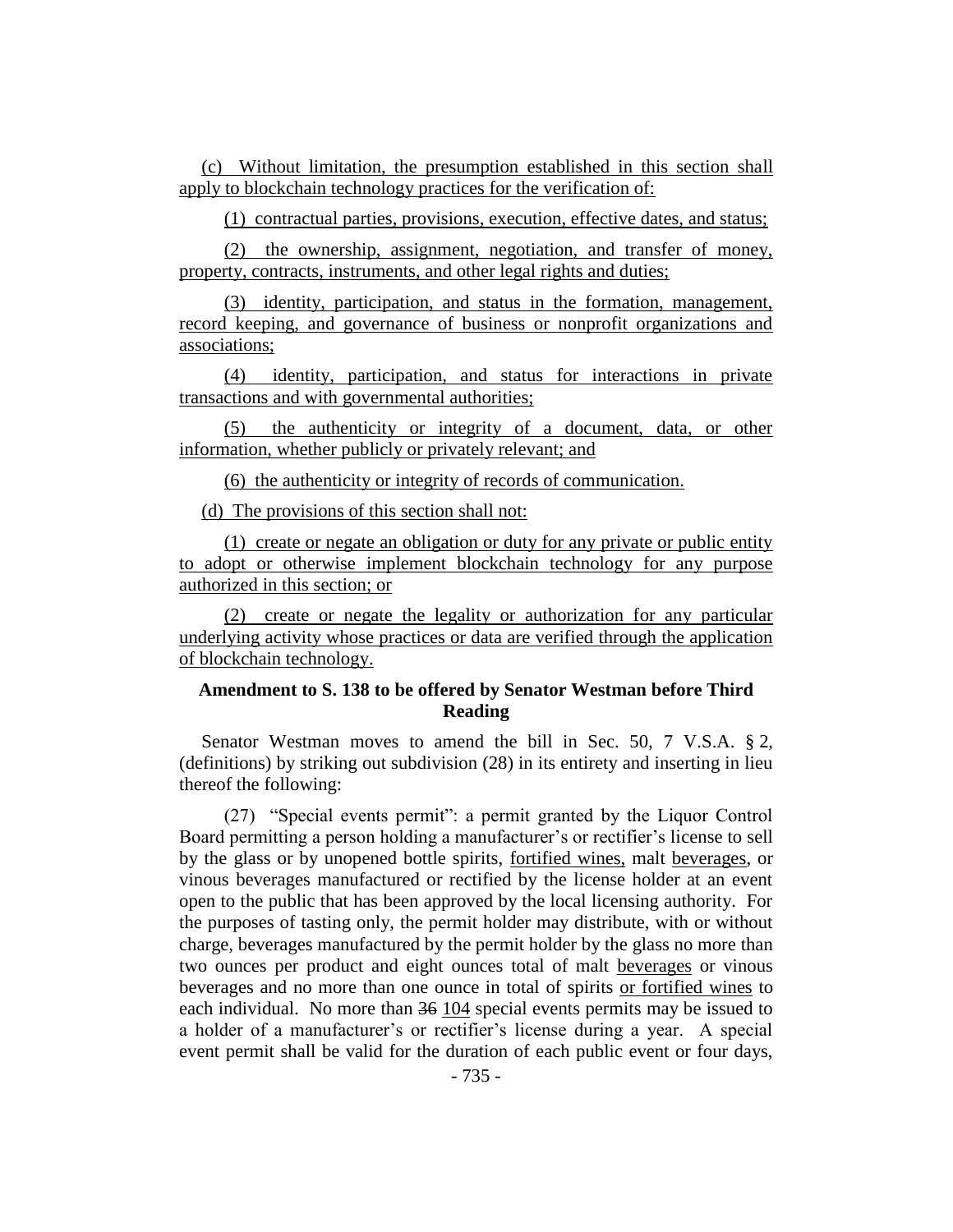whichever is shorter. Requests for a special events permit, accompanied by the fee as required by subdivision 231(13) of this title, shall be submitted to the Department of Liquor Control at least five days prior to the date of the event. Each manufacturer or rectifier planning to attend a single special event under this permit may be listed on a single permit. However, each attendance at a special event shall count toward the manufacturer's or rectifier's 36 104 special-event-permit limitation.

(28) "Fourth-class license" or "farmers' market license": the license granted by the Liquor Control Board permitting a manufacturer or rectifier of malt or beverages, vinous beverages, fortified wines, or spirits to sell by the unopened container and distribute, by the glass, with or without charge, beverages manufactured by the licensee. No more than a combined total of ten fourth-class and farmers' market licenses may be granted to a licensed manufacturer or rectifier. At only one fourth-class license location, a manufacturer or rectifier of vinous beverages, malt beverages, fortified wines, or spirits may sell by the unopened container and distribute by the glass, with or without charge, vinous beverages, malt beverages, fortified wines, or spirits produced by no more than five additional manufacturers or rectifiers, provided these beverages are purchased on invoice from the manufacturer or rectifier. A manufacturer or rectifier of vinous beverages, malt beverages, fortified wines, or spirits may sell its product to no more than five additional manufacturers or rectifiers. A fourth-class licensee may distribute by the glass no more than two ounces of malt beverages or vinous beverage with a total of eight ounces to each retail customer and no more than one-quarter ounce of spirits or fortified wine with a total of one ounce to each retail customer for consumption on the manufacturer's premises or at a farmers' market. A fourth class licensee may distribute by the glass up to four mixed drinks containing a combined total of no more than one ounce of spirits or fortified wine to each retail customer for consumption only on the manufacturer's premises. A farmers' market license is valid for all dates of operation for a specific farmers' market location.

# **Amendment to S. 138 to be offered by Senators Baruth and Benning before Third Reading**

Senators Baruth and Benning move to amend the bill by adding a Sec. 62 to read:

Sec. 62. 32 V.S.A. § 5930u is amended to read:

#### § 5930u. TAX CREDIT FOR AFFORDABLE HOUSING

- (a) As used in this section:
	- (1) "Affordable housing project" or "project" means: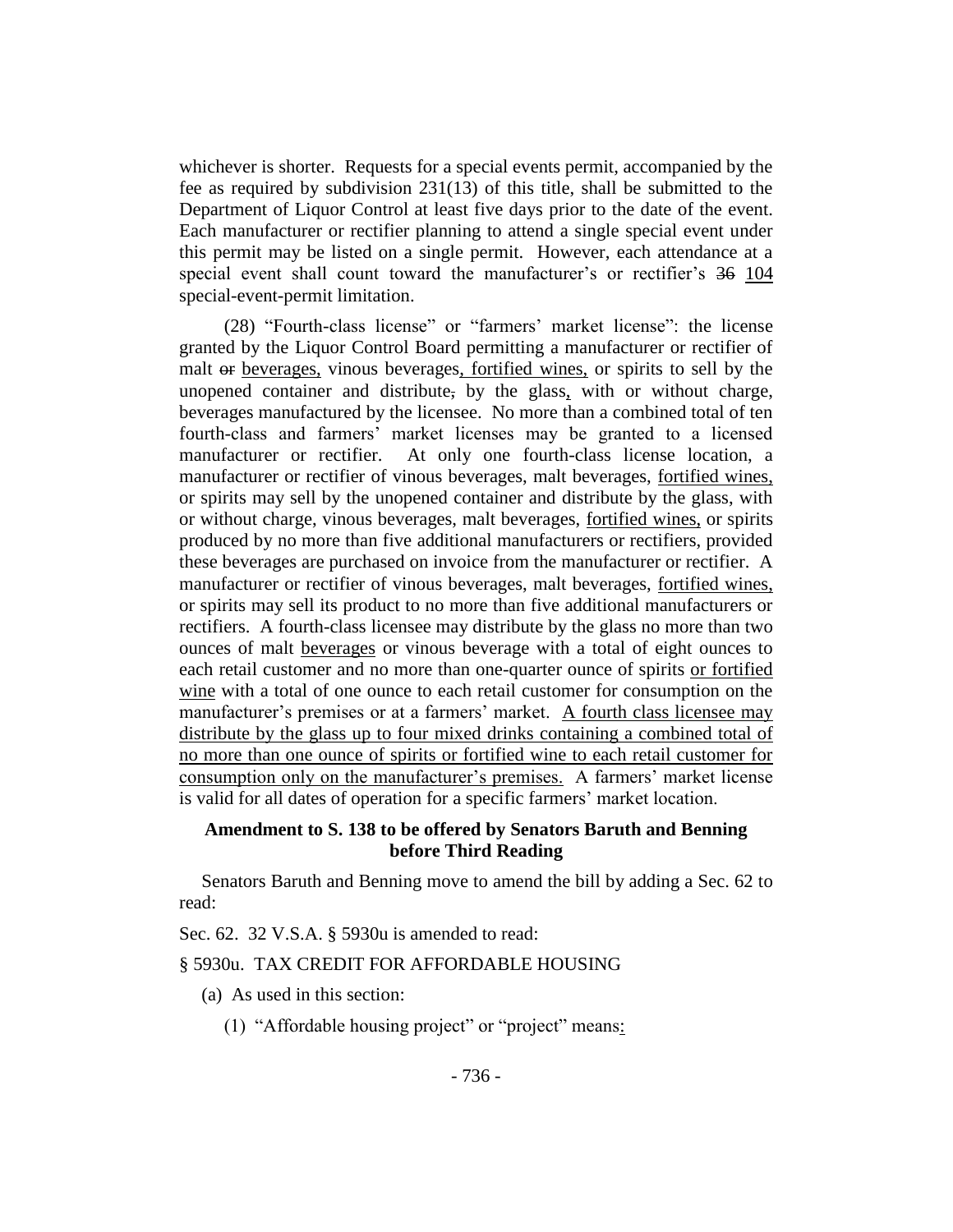(A) a rental housing project identified in 26 U.S.C. § 42(g); or

(B) owner-occupied housing identified in 26 U.S.C.  $\S$  143(e) and (f) and eligible  $(c)(1)$  or that qualifies under the Vermont Housing Finance Agency allocation plan criteria governing owner-occupied housing.

(2) "Affordable housing tax credits" means the tax credit provided by this subchapter.

(3) "Allocating agency" means the Vermont Housing Finance Agency.

(4) "Committee" means the Joint Committee on Tax Credits consisting of five members;: a representative from the Department of Housing and Community Affairs, the Vermont Housing and Conservation Board, the Vermont Housing Finance Agency, the Vermont State Housing Authority, and the Office of the Governor.

(5) "Credit certificate" means a certificate issued by the allocating agency to a taxpayer that specifies the amount of affordable housing tax credits that can be applied against the taxpayer's individual or corporate income tax or franchise or insurance premium tax liability as provided in this subchapter.

(6) "Eligible applicant" means any municipality, private sector developer, department of state government as defined in 10 V.S.A. § 6302(a), State agency as defined in 10 V.S.A. § 6301a, the Vermont Housing Finance Agency, or a nonprofit organization qualifying under 26 U.S.C. § 501 $(c)(3)$ , or cooperative housing organization, the purpose of which is the creation and retention of to create and retain affordable housing for lower income Vermonters, with lower income and the which has in its bylaws that require a requirement that housing to the housing the organization creates be maintained as affordable housing for lower income Vermonters with lower income on a perpetual basis.

(7) "Eligible cash contribution" means an amount of cash contributed to the owner, developer, or sponsor of an affordable housing project and determined by the allocating agency as eligible for affordable housing tax credits.

(8) "Section 42 credits" means tax credit provided by 26 U.S.C. §§ 38 and 42.

(9) "Allocation plan" means the plan recommended by the Committee and approved by the Vermont Housing Finance Agency, which sets forth the eligibility requirements and process for selection of eligible housing projects to receive affordable housing tax credits under this section. The allocation plan shall include: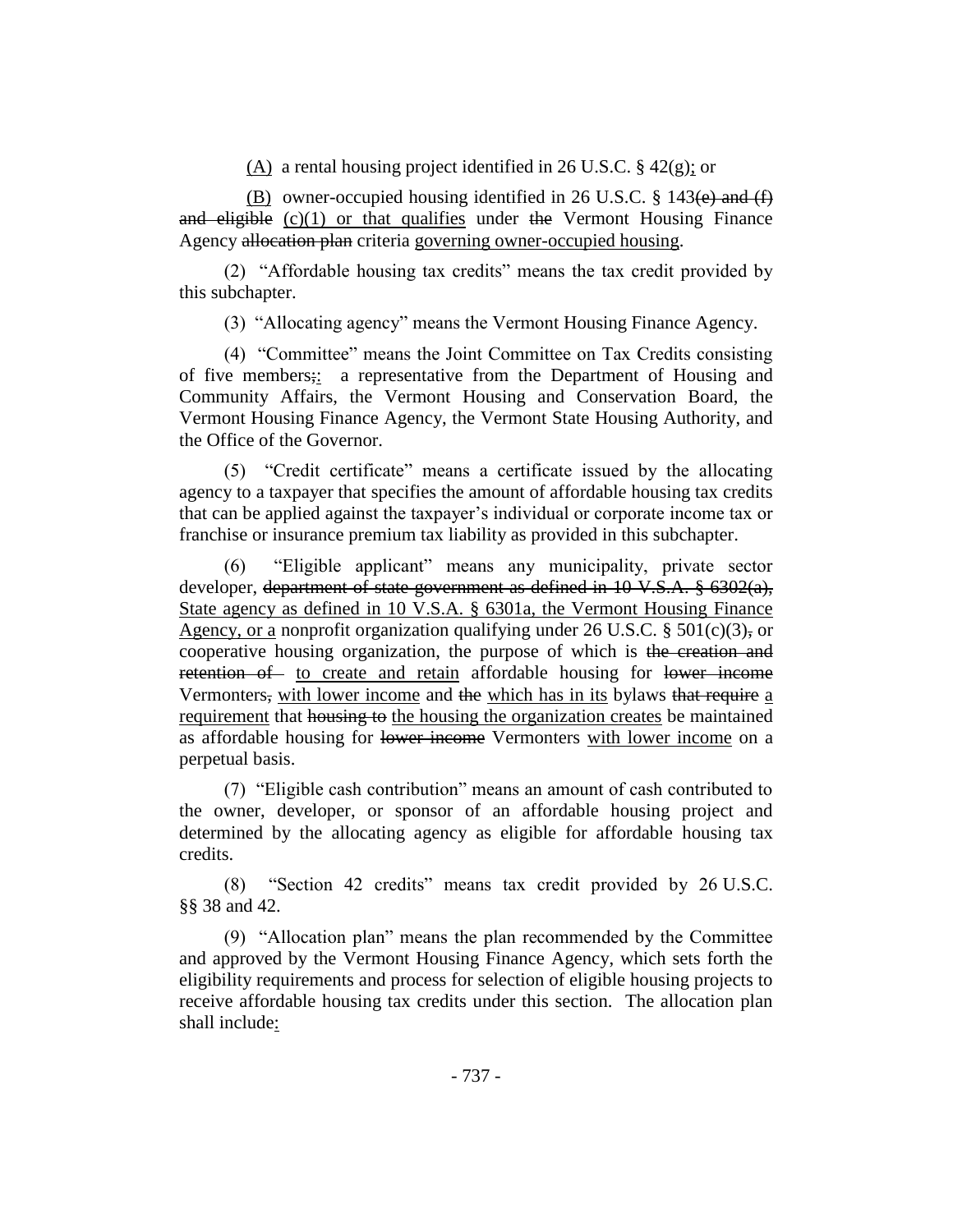(A) requirements for creation and retention of affordable housing for low income persons, with low income; and

(B) requirements to ensure that eligible housing is maintained as affordable by subsidy covenant, as defined in 27 V.S.A. § 610 on a perpetual basis, and meets all other requirements of the Vermont Housing Finance Agency related to affordable housing.

(b) Eligible tax credit allocations.

(1) Affordable housing credit allocation.

(A) An eligible applicant may apply to the allocating agency for an allocation of affordable housing tax credits under this section related to an affordable housing project authorized by the allocating agency under the allocation plan. In the case of a specific affordable rental housing project, the eligible applicant must shall also be the owner or a person having the right to acquire ownership of the building and must shall apply prior to placement of the affordable housing project in service. In the case of owner-occupied housing units, the applicant must apply prior to purchase of the unit and must shall ensure that the allocated funds will be used to ensure that the housing qualifies or program funds remain as an affordable housing resource for all future owners of the housing. The allocating agency shall issue a letter of approval if it finds that the applicant meets the priorities, criteria, and other provisions of subdivision  $(2)(B)$  of this subsection subdivision (1). The burden of proof shall be on the applicant.

 $\left(2\right)(B)$  Upon receipt of a completed application, the allocating agency shall award an allocation of affordable housing tax credits with respect to a project under this section shall be granted to an applicant, provided the applicant demonstrates to the satisfaction of the committee allocating agency all of the following:

 $(A)(i)$  The owner of the project has received from the allocating agency a binding commitment for, a reservation or allocation of, or an out-of-cap determination letter for, Section 42 credits, or meets the requirements of the allocation plan for development or financing of units to be owner-occupied;.

(B)(ii) The project has received community support.

(2) Down payment assistance program.

(A) The Vermont Housing Finance Agency shall have the authority to allocate affordable housing tax credits to finance down payment assistance loans that meet the following requirements: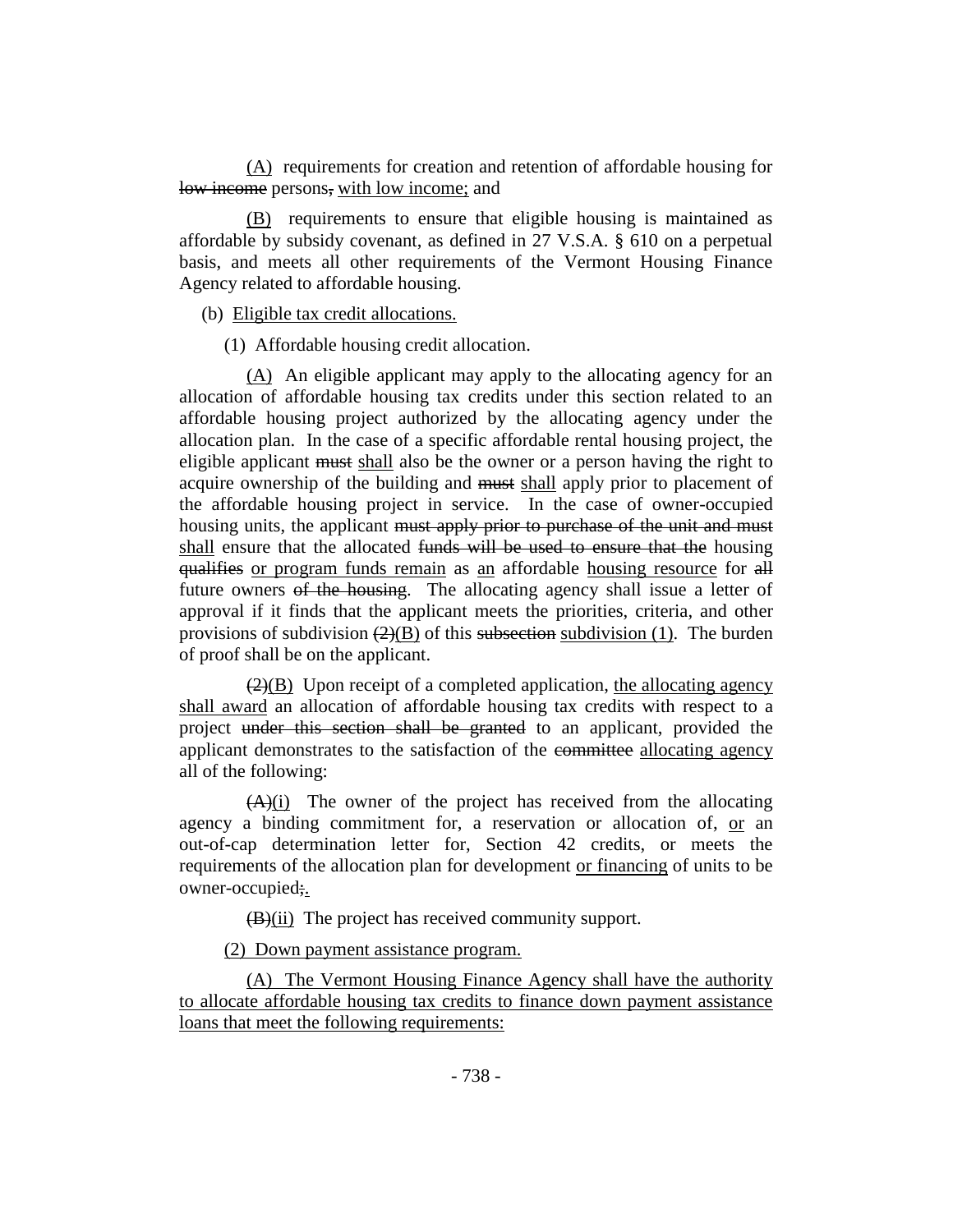(i) the loan is made in connection with a mortgage through an Agency program;

(ii) the borrower is a first-time homebuyer of an owner-occupied primary residence; and

(iii) the borrower uses the loan for the borrower's down payment, or closing costs, or both.

(B) The Agency shall require the borrower to repay the loan upon the sale or refinance of the residence.

(C) The Agency shall use the proceeds of loans made under the program for future down payment assistance.

(c) Amount of credit. A taxpayer who makes an eligible cash contribution shall be entitled to claim against the taxpayer's individual income, corporate, franchise, or insurance premium tax liability a credit in an amount specified on the taxpayer's credit certificate. The first-year allocation of a credit amount to a taxpayer shall also be deemed an allocation of the same amount in each of the following four years.

(d) Availability of credit. The amount of affordable housing tax credit allocated with respect to a project shall be available to the taxpayer every year for five consecutive tax years, beginning with the tax year in which the eligible cash contribution is made. Total tax credits available to the taxpayer shall be the amount of the first-year allocation plus the succeeding four years' deemed allocations.

(e) Claim for credit. A taxpayer claiming affordable housing tax credits shall submit with each return on which such credit is claimed a copy of the allocating agency's credit allocation to the affordable housing project and the taxpayer's credit certificate. Any unused affordable housing tax credit may be carried forward to reduce the taxpayer's tax liability for no more than 14 succeeding tax years, following the first year the affordable housing tax credit is allowed.

(f) [Deleted.] [Repealed.]

 $(g)(1)$  In any fiscal year, the allocating agency may award up to:

(A) \$400,000.00 in total first-year credit allocations to all applicants for rental housing projects, for a total aggregate limit of \$2,000,000.00 over any given five-year period that credits are available under this subdivision; and may award up to

(B) \$300,000.00 per year for owner-occupied unit applicants financing or down payment loans consistent with the allocation plan, including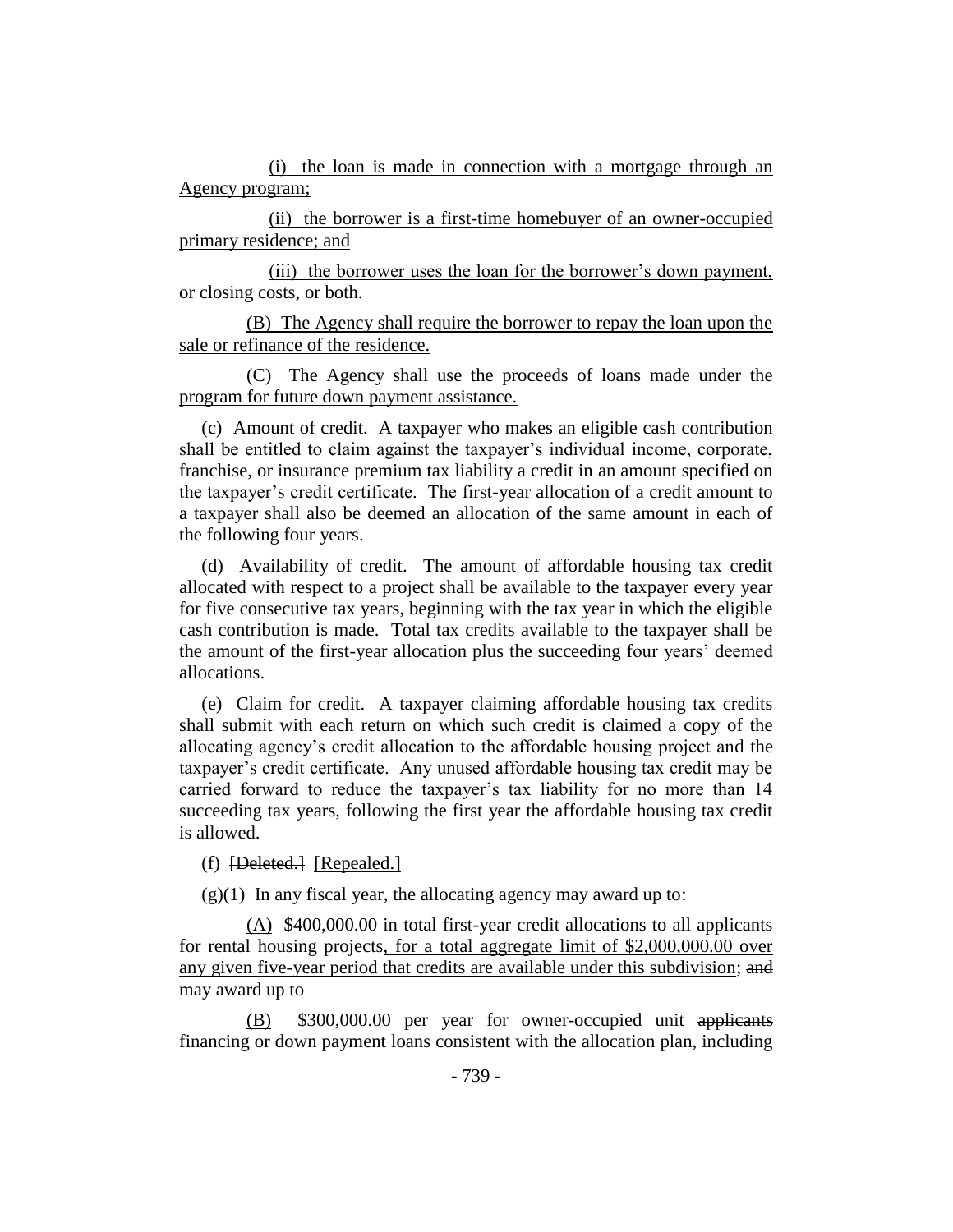for new construction and manufactured housing, for a total aggregate limit of \$1,500,000.00 over any given five-year period that credits are available under this subdivision.

(2) In fiscal years 2016 through 2020, the allocating agency may award up to \$125,000.00 per year for loans through the down payment assistance program created in subdivision  $(b)(2)$  of this section for a total aggregate limit of \$625,000.00 over the five-year period that credits are available under this subdivision.

(h) In any fiscal year, total first-year allocations plus succeeding-year deemed allocations shall not exceed \$3,500,000.00 The aggregate limit for all credit allocations available under this section in any fiscal year is \$4,125,000.00.

# **Amendment to S. 138 to be offered by Senator Benning before Third Reading**

Senator Benning moves to amend the bill by adding a Sec. 63 to read as follows:

Sec. 63. 13 V.S.A. § 4010 is amended to read:

§ 4010. GUN SILENCERS

(a) A Except as otherwise provided in subsection (b) of this section, a person who manufactures, sells, uses, or possesses with intent to sell or use an appliance known as or used for a gun silencer shall be fined \$25.00 for each offense. The provisions of this section shall not prevent the use or possession of gun silencers by:

\* \* \*

(b) Subsection (a) of this section shall not apply to a person licensed under 18 U.S.C. chapter 44 who is also registered as a Special Occupational Taxpayer under the National Firearms Act of 1934, for the purpose of manufacturing, joint production, calibration, integration, incorporation, testing, permanent and temporary export, permanent and temporary import, research and development, repair, or sale of silencers in accordance with federal, State, and local law.

# **Amendment to S. 138 to be offered by Senators Flory and Mazza before Third Reading**

Senators Flory and Mazza move to amend the bill by adding a Sec. 65 to read as follows:

Sec. 65. 32 V.S.A. § 5930ii is amended to read: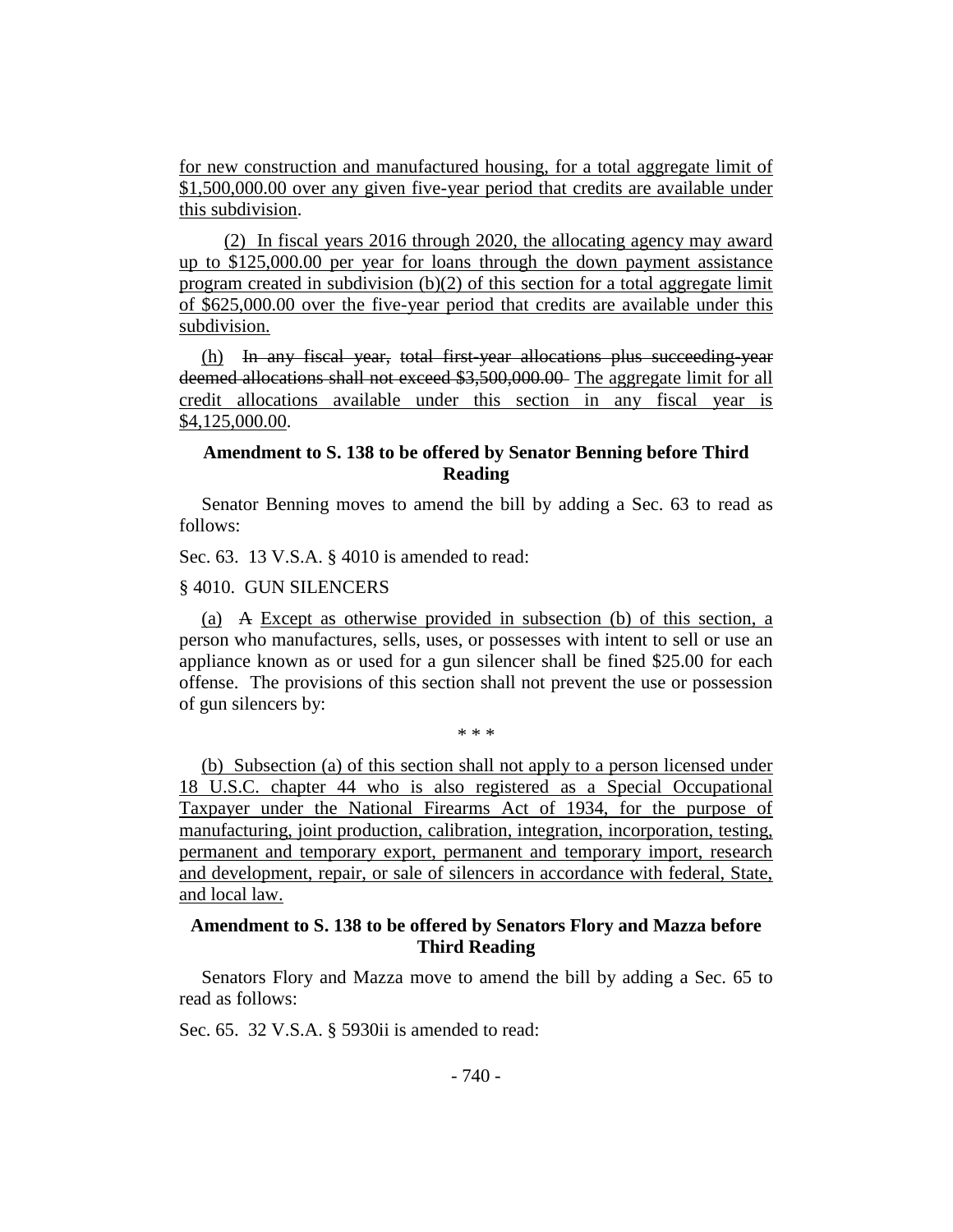#### § 5930ii. RESEARCH AND DEVELOPMENT TAX CREDIT

(a) A taxpayer of this State shall be eligible for a credit against the tax imposed under this chapter in an amount equal to  $27\frac{30}{27}$  percent of the amount of the federal tax credit allowed in the taxable year for eligible research and development expenditures under 26 U.S.C. § 41(a) and which are made within this State.

(b) Any unused credit available under subsection (a) of this section may be carried forward for up to 10 years.

(c) Each year, on or before January 15, the Department of Taxes shall publish a list containing the names of the taxpayers who have claimed a credit under this section during the most recent completed calendar year.

# **Amendment to S. 138 to be offered by Senators Westman, Ashe, Ayer, and Lyons before Third Reading**

Senators Westman, Ashe, Ayer, and Lyons move to amend the bill by adding a Sec. 66 to read as follows:

Sec. 66. PREWRITTEN SOFTWARE ACCESSED REMOTELY

Charges for the right to access and use prewritten software run on underlying infrastructure that is not managed or controlled by the purchaser or any related company shall not be considered tangible personal property under 32 V.S.A. § 9701(7).

## **CALLED UP FOR ACTION**

# **Committee Bill for Second Reading**

# **Favorable with Recommendation of Amendment**

# **S. 139.**

An act relating to pharmacy benefit managers, hospital observation status, and chemicals of high concern to children.

# **By the Committee on Health and Welfare. (Senator Pollina for the Committee.)**

#### **Reported favorably with recommendation of amendment by Senator McCormack for the Committee on Appropriations.**

The Committee recommends that the bill be amended by striking out Sec. 5 (Prospective Payment for Home Health Services), Sec. 6 (Health Care Oversight Committee), Sec. 7 (Mental Health Oversight Committee), Sec. 8 (Long-Term Care Evaluation Task Force), and Sec. 13 (Appropriation) in their entirety and renumbering the remaining sections of the bill to be numerically correct.

(Committee vote: 7-0-0)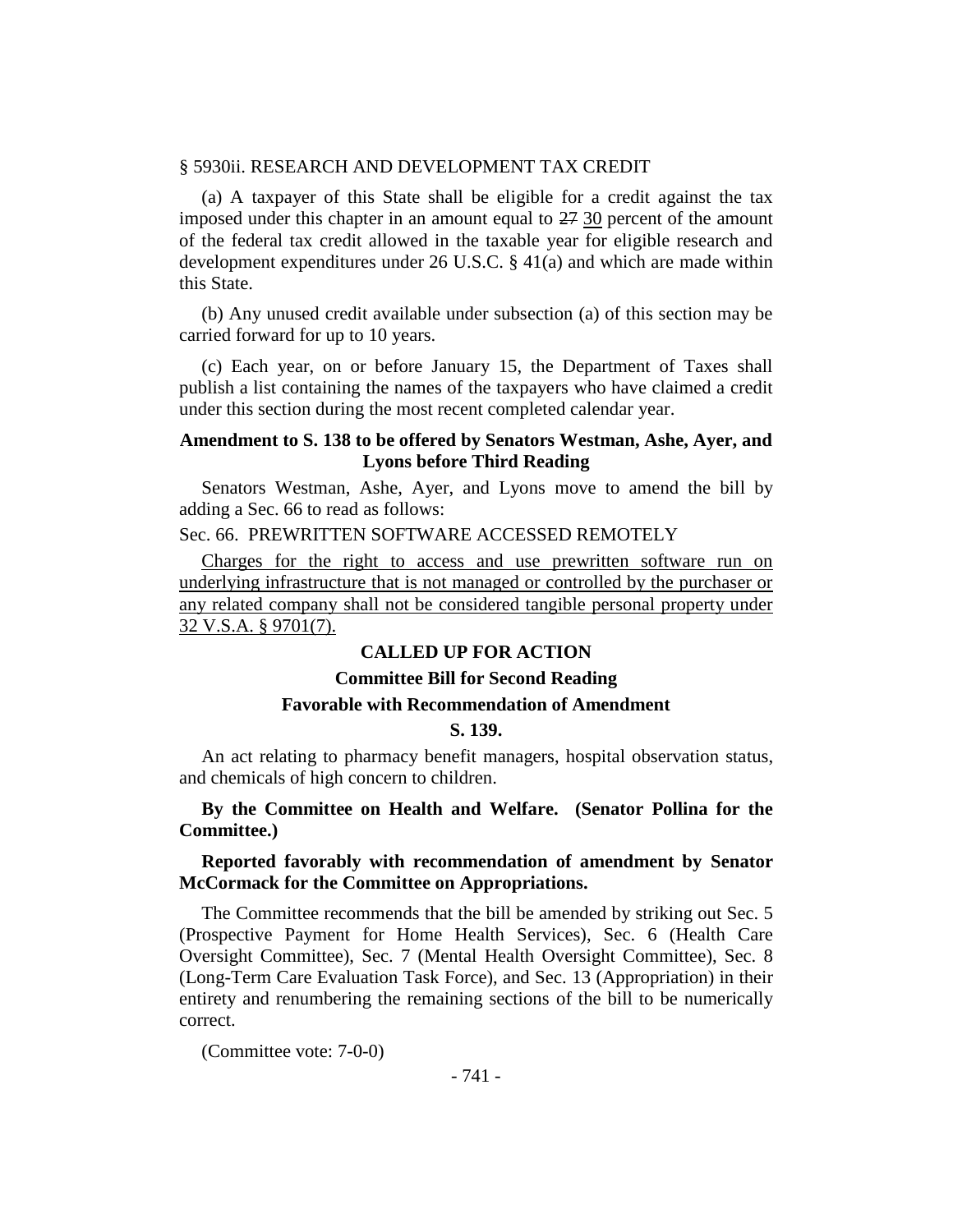# **Amendment to S. 139 to be offered by Senators Flory, Benning, Degree, Mazza, McAllister, Rodgers, Sears, and Starr**

Senators Flory, Benning, Degree, Mazza, McAllister, Rodgers, Sears, and Starr move to amend the bill by striking out Secs. 11 and 12 (chemicals of high concern to children) in their entirety and renumbering the remaining sections of the bill to be numerically correct.

#### **Amendment to S. 139 to be offered by Senator Pollina**

Senator Pollina moves to amend the bill as follows:

First: In Sec. 12, 18 V.S.A. § 1776 by amending subsection (b) to read as follows:

(b) Additional chemicals of concern to children. The Commissioner may by rule add additional chemicals to the list of chemicals of high concern to children, provided that the Commissioner of Health, on the basis of the weight evaluation of credible, scientific evidence, has determined that a chemical proposed for addition to the list meets both of the following criteria in subdivisions (1) and (2) of this subsection:

\* \* \*

Second: In Sec. 12, 18 V.S.A. § 1776 (d) by striking out subdivision (1) in its entirety and inserting in lieu thereof the following:

(1) The Commissioner, upon the recommendation of after consultation with the Chemicals of High Concern to Children Working Group, may adopt a rule to regulate the sale or distribution of a children's product containing a chemical of high concern to children upon a determination that:

(A) children will be exposed to a chemical of high concern to children in the children's product there is reasonable risk of exposure of children to the chemical of high concern; and

(B) there is a probability that, due to the degree of exposure or frequency of exposure of a child to a chemical of high concern to children in a children's product, exposure could cause or contribute to one or more of the adverse health impacts listed under subdivision (b)(1) of this section one or more safer and technically and economically feasible alternatives to the chemical of high concern to children are available.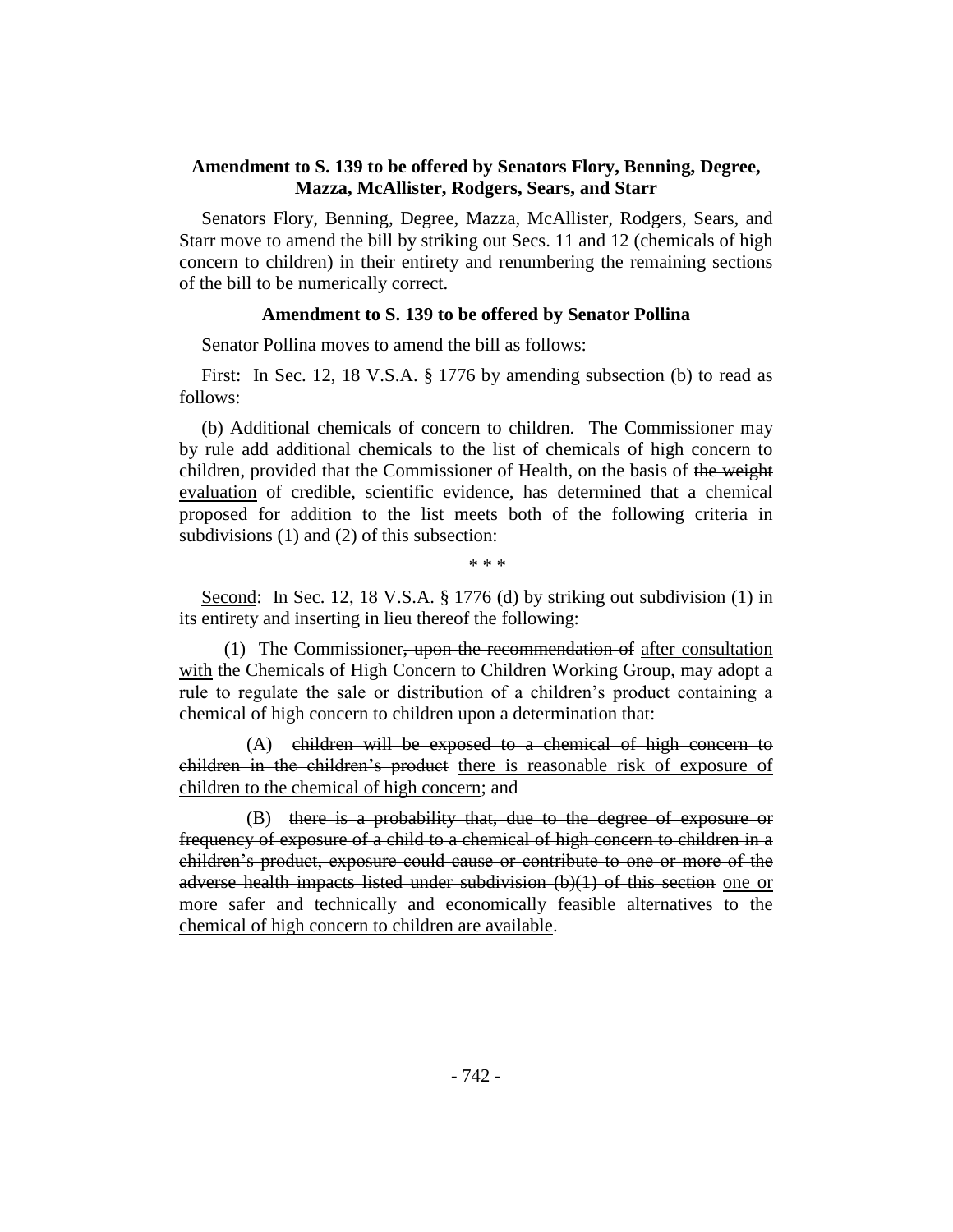#### **NEW BUSINESS**

#### **Second Reading**

#### **Favorable with Recommendation of Amendment**

#### **S.R. 7.**

Senate resolution relating to climate change.

## **Reported favorably with recommendation of amendment by Senator Campion for the Committee on Natural Resources & Energy.**

The Committee recommends that the resolution be amended by striking out all after the title and inserting in lieu thereof the following:

*Whereas*, according to the United Nations Intergovernmental Panel on Climate Change, the "warming in the climate system is unequivocal," and "human influence on the climate system is clear," and

*Whereas*, heat-trapping particles in the atmosphere, also known as greenhouse gases, absorb heat and cause temperatures in the atmosphere to increase, and, according to the World Resources Institute, the combustion of fossil fuels (for uses including transportation, electricity, heat, industrial processes, cement production, oil refining, and more) accounts for 77 percent of the global greenhouse gas emissions by humans globally, and

*Whereas*, 10 V.S.A. § 578 explicitly sets forth the goal of the State of Vermont to reduce greenhouse gas pollution as follows:

It is the goal of the State to reduce emissions of greenhouse gases from within the geographic boundaries of the State and those emissions outside the boundaries of the State that are caused by the use of energy in Vermont in order to make an appropriate contribution to achieving the regional goals of reducing emissions of greenhouse gases from the 1990 baseline by:

(1) 25 percent by January 1, 2012;

(2) 50 percent by January 1, 2028;

(3) if practicable using reasonable efforts, 75 percent by January 1, 2050, and

*Whereas*, in 2013, the Department of Public Service reported to the General Assembly that as of 2011, Vermont's greenhouse gas emissions were almost unchanged from the State's 1990 emissions, and

*Whereas*, consequently, the State has already failed to meet its statutory goal of a 25 percent reduction in greenhouse gas pollution, and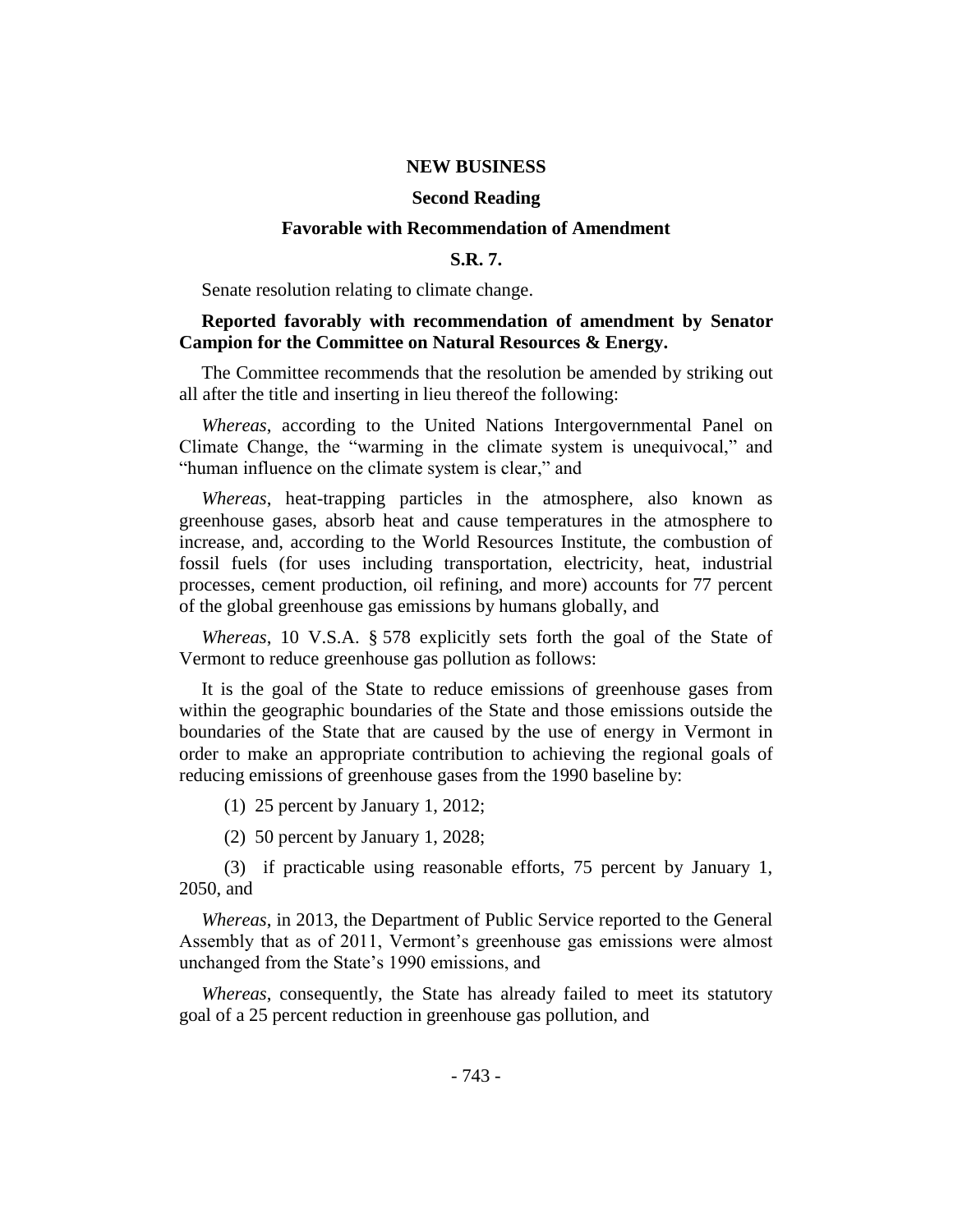*Whereas,* an analysis of state data from the National Climatic Data Center shows that in Vermont, during the years 1948–2011, there was an 84 percent increase in extreme precipitation, and

*Whereas*, extreme storms and so-called hundred-year floods have already caused hundreds of millions of dollars in damage in this decade alone, and University of Vermont researchers have said Tropical Storm Irene is a "harbinger of what's to come," and

*Whereas,* non fossil-fuel energy generation and conservation technologies reduce greenhouse gas emissions as well as help Vermonters save money and become more energy self-sufficient, and

*Whereas*, failure to identify accurately any problem precludes the development of effective solutions, *now therefore be it*

#### *Resolved by the Senate:*

That the Senate of the State of Vermont recognizes that climate change is a real and present danger to health and well-being of all Vermonters, that human activities make a substantive contribution to climate change, and that it is imperative Vermont fulfill its stewardship responsibilities, as expressed in the State's statutory goals for reduced greenhouse gas emissions, by taking steps now to reduce its reliance on fossil fuels, *and be it further*

*Resolved:* That the Secretary of the Senate be directed to send a copy of this resolution to the Vermont Congressional Delegation.

(Committee vote: 4-1-0)

#### **NOTICE CALENDAR**

#### **Second Reading**

#### **Favorable**

#### **H. 128.**

An act relating to the use of results-based accountability common language in Vermont law.

# **Reported favorably by Senator Pollina for the Committee on Government Operations.**

(Committee vote: 5-0-0)

(No House amendments)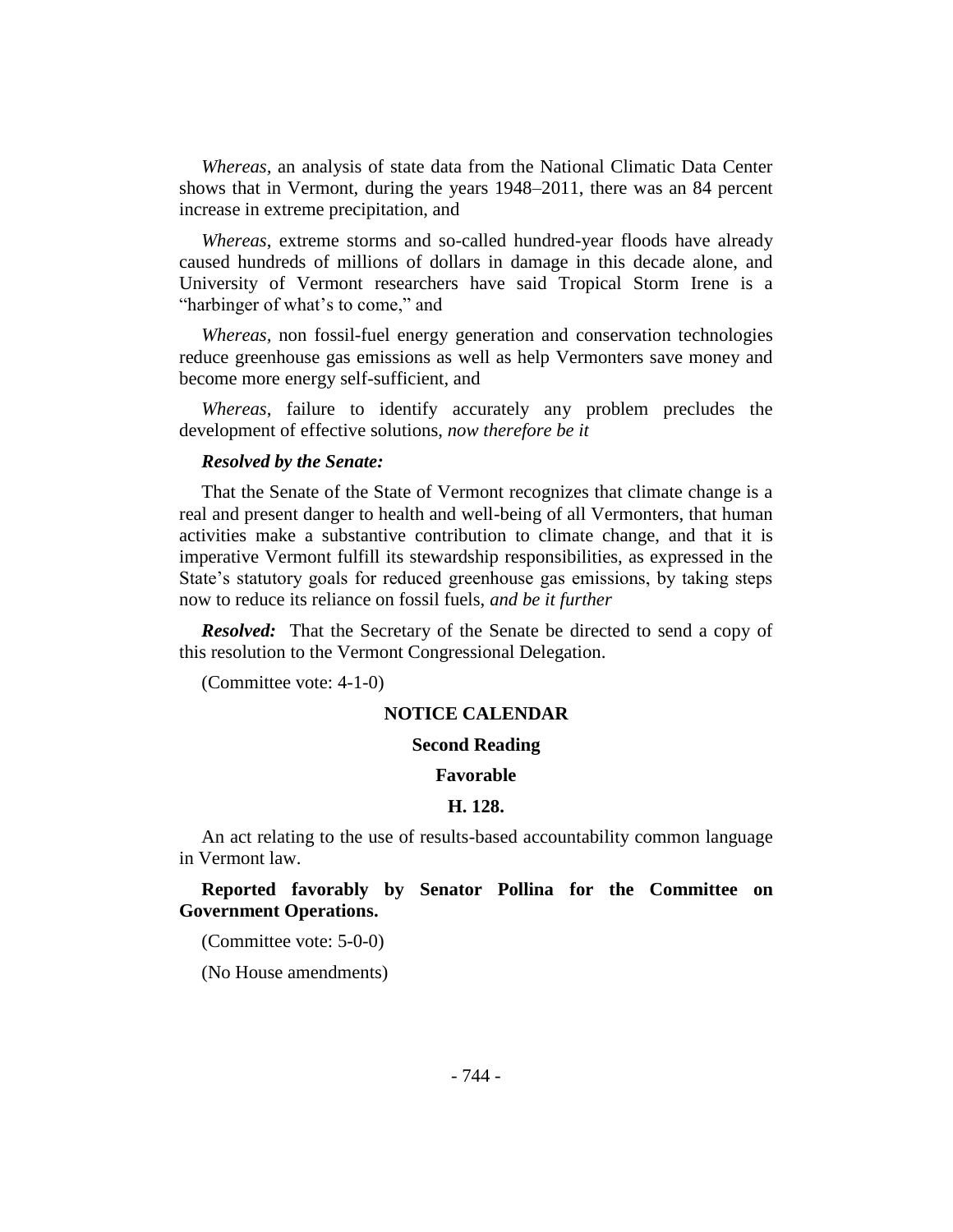#### **H. 320.**

An act relating to technical corrections.

# **Reported favorably by Senator Bray for the Committee on Government Operations.**

(Committee vote: 5-0-0)

(For House amendments, see House Journal of March 18, 2015, page 464)

#### **Favorable with Proposal of Amendment**

#### **H. 141.**

An act relating to the Organ and Tissue Donation Working Group.

## **Reported favorably with recommendation of proposal of amendment by Senator Ayer for the Committee on Health & Welfare.**

The Committee recommends that the Senate propose to the House to amend the bill in Sec. 1, subsection (f), by striking out " $2017$ " and inserting in lieu thereof 2020.

(Committee vote: 5-0-0)

(For House amendments, see House Journal for February 18, 2015, page 202.)

#### **H. 304.**

An act relating to making miscellaneous amendments to Vermont's retirement laws.

# **Reported favorably with recommendation of proposal of amendment by Senator Collamore for the Committee on Government Operations.**

The Committee recommends that the Senate propose to the House to amend the bill as follows:

First: By inserting a new Sec. 11 to read as follows:

Sec. 11. 3 V.S.A. § 462 is amended to read:

#### § 462. REEXAMINATION OF DISABILITY BENEFICIARY

\* \* \*

(b) Should the medical board report and certify to the retirement board that any disability beneficiary has a residual functional capacity which might enable the beneficiary to return to work, and should the retirement board reasonably conclude that the beneficiary is engaged in or is, as a result of specific findings made by a certified vocational counselor, able to engage in a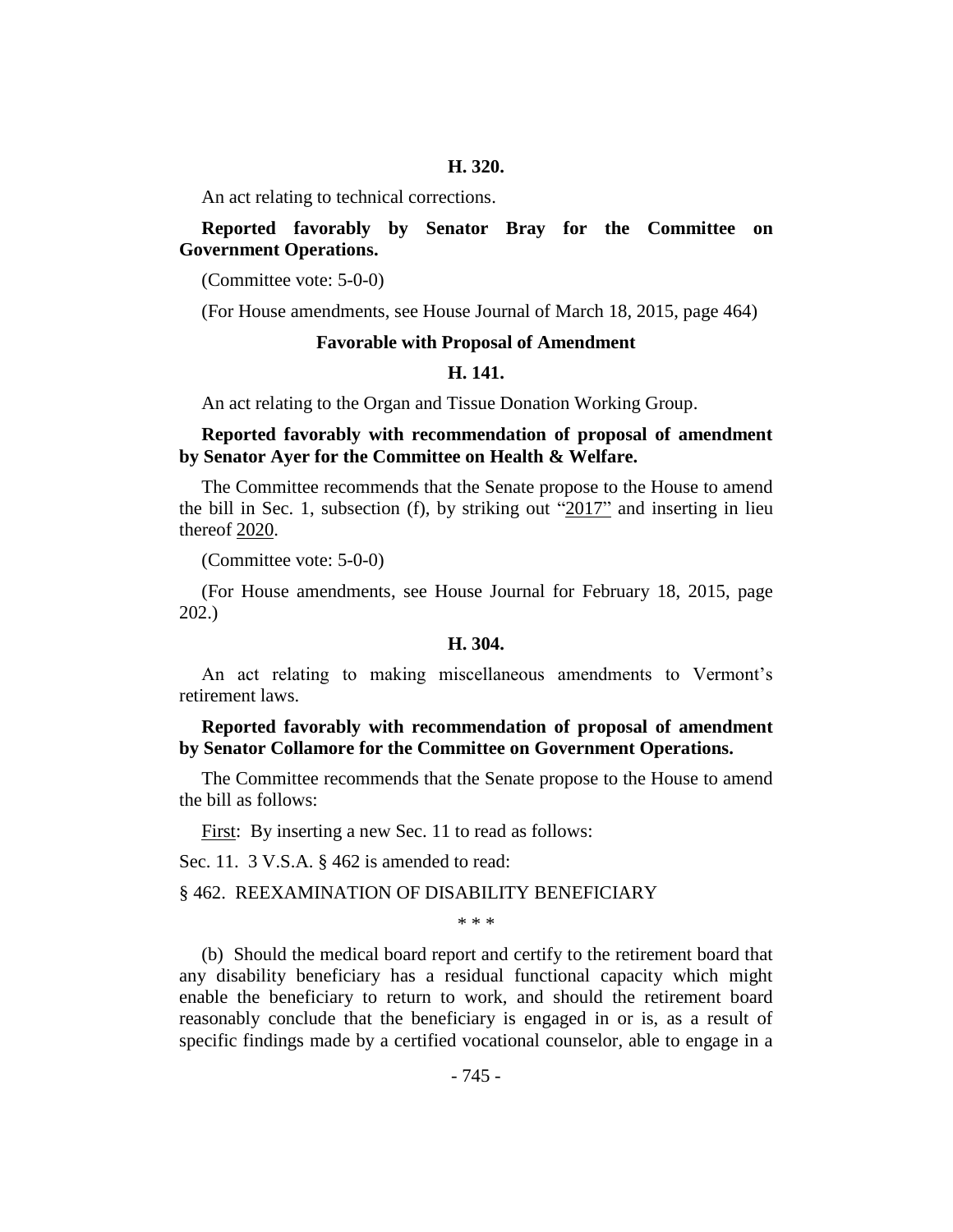gainful occupation paying more than the difference between the beneficiary's retirement allowance and his or her average final compensation at retirement, the beneficiary's pension shall be reduced to an amount which, together with his or her annuity and the amount earnable by him or her, shall equal the beneficiary's average final compensation at retirement, adjusted for inflation each year following retirement on the same basis as for beneficiaries as provided in section 470 of this title. Should the beneficiary's earning capacity be later changed, his or her pension may be further modified; provided that the new pension shall not exceed the amount of the pension originally granted nor an amount which, when added to the amount earnable by the beneficiary together with his or her annuity, equals the beneficiary's average final compensation at retirement. For the purposes of this subsection, "retirement allowance" shall mean the allowance payable without modification as provided in section 468 of this title. provided that:

(1) The retirement board shall provide written notice and an opportunity to be heard to the beneficiary prior to any reduction of the beneficiary's pension under this subsection (b).

(2) If the beneficiary has engaged in a gainful occupation subsequent to receiving disability retirement, the retirement board in its discretion may reject in whole or in part a vocational assessment of the beneficiary's ability to engage in a more gainful occupation and may rely in whole or in part on evidence of the beneficiary's actual earnings in determining the amount earnable by the beneficiary. In addition, if the retirement board's determination is based in whole or in part on a vocational assessment of ability to engage in a gainful occupation, the beneficiary shall be notified of his or her entitlement to the same reemployment rights as are available to State employees under the existing collective bargaining agreement entered into between the State and the applicable bargaining representative, or extension of such contractual benefits. Such rights shall commence as of the date of the determination and shall be based upon the reemployment rights the beneficiary would have had at the time he or she retired from State service. The reduction of pension amount will be held in abeyance until the reemployment rights have expired. In the event that the beneficiary is subsequently reemployed by the State, the beneficiary's retirement allowance shall cease, effective on the date when reemployment commences. In the event that the beneficiary is not subsequently reemployed by the State, the reduction of the beneficiary's pension shall commence the month following the month in which the beneficiary's reemployment rights expired.

(3) In the event that a beneficiary's pension has been reduced and should the beneficiary's earning capability later change, his or her pension may be further modified; provided that no reemployment rights shall be afforded to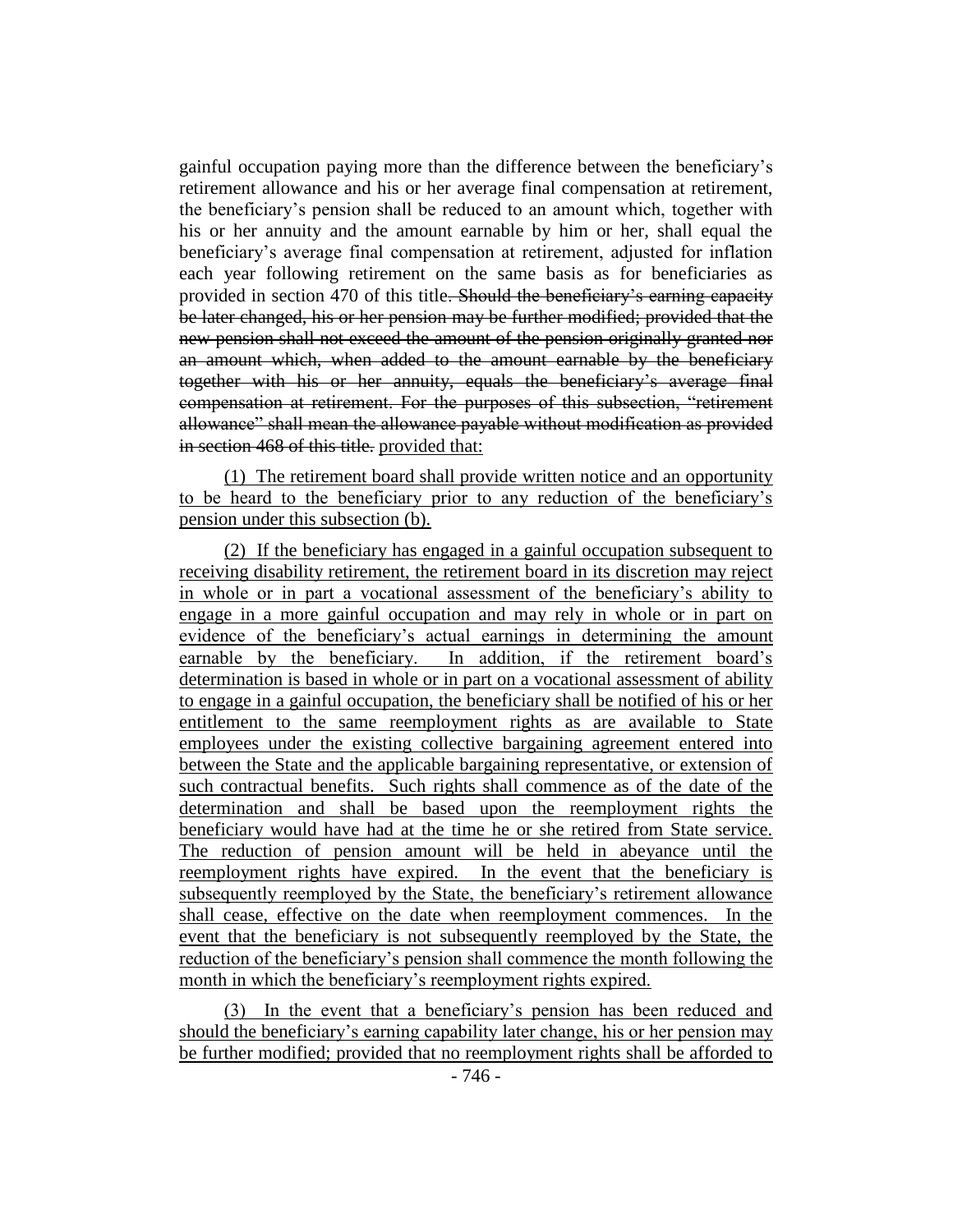the beneficiary in connection with any later change and provided further that the new pension amount, together with the amount earnable by him or her, shall not exceed the beneficiary's average final compensation at retirement, adjusted for inflation.

(4) As used in this subsection, "retirement allowance" shall mean the allowance payable without modification as provided in section 468 of this title.

(c) Every recipient of disability benefits shall, annually on a date determined by the retirement board, file with the State Treasurer a statement certifying, under penalty of perjury and in such form as the retirement board shall prescribe, the full amount of his or her earnings from earned income during the preceding calendar year. The State Treasurer may request, and the beneficiary shall provide within 60 days of such request, additional financial information and records pertinent to the beneficiary's earned income. The beneficiary's statement and accompanying forms and schedules, and any other financial information and records provided by the beneficiary to the State Treasurer shall be confidential. In the event that a beneficiary fails to submit the certification or any required or requested financial information or records pertinent to the beneficiary's earned income, the beneficiary's retirement allowance shall be suspended until all such information and records have been submitted, and in the event that the failure continues for one year, all the beneficiary's rights in and to his or her pension and any pending reemployment rights under this section may be revoked by the board. Notwithstanding any provision of this section to the contrary, if the beneficiary's earned income for the preceding year exceeded the difference between the beneficiary's retirement allowance and his or her average final compensation at retirement, the beneficiary shall refund the portion of the preceding year's retirement allowance that is equal to the amount of the reduction specified in subsection (b), and the refund amount may be offset against the beneficiary's monthly pension benefits. Prior to suspension or revocation of the beneficiary's retirement allowance, reemployment rights, or inception of any offset under this subsection (c), the retirement board shall provide the beneficiary with written notice and an opportunity to be heard.

Second: By inserting a new section to be Sec. 12 to read as follows:

Sec. 12. 3 V.S.A. § 463 is amended to read:

# § 463. REINSTATEMENT

(a) Should a disability beneficiary be restored to service and should his or her annual earnable compensation then or at any time thereafter be equal to or greater than his or her average final compensation at retirement, or should any other beneficiary be restored to service, his or her retirement allowance shall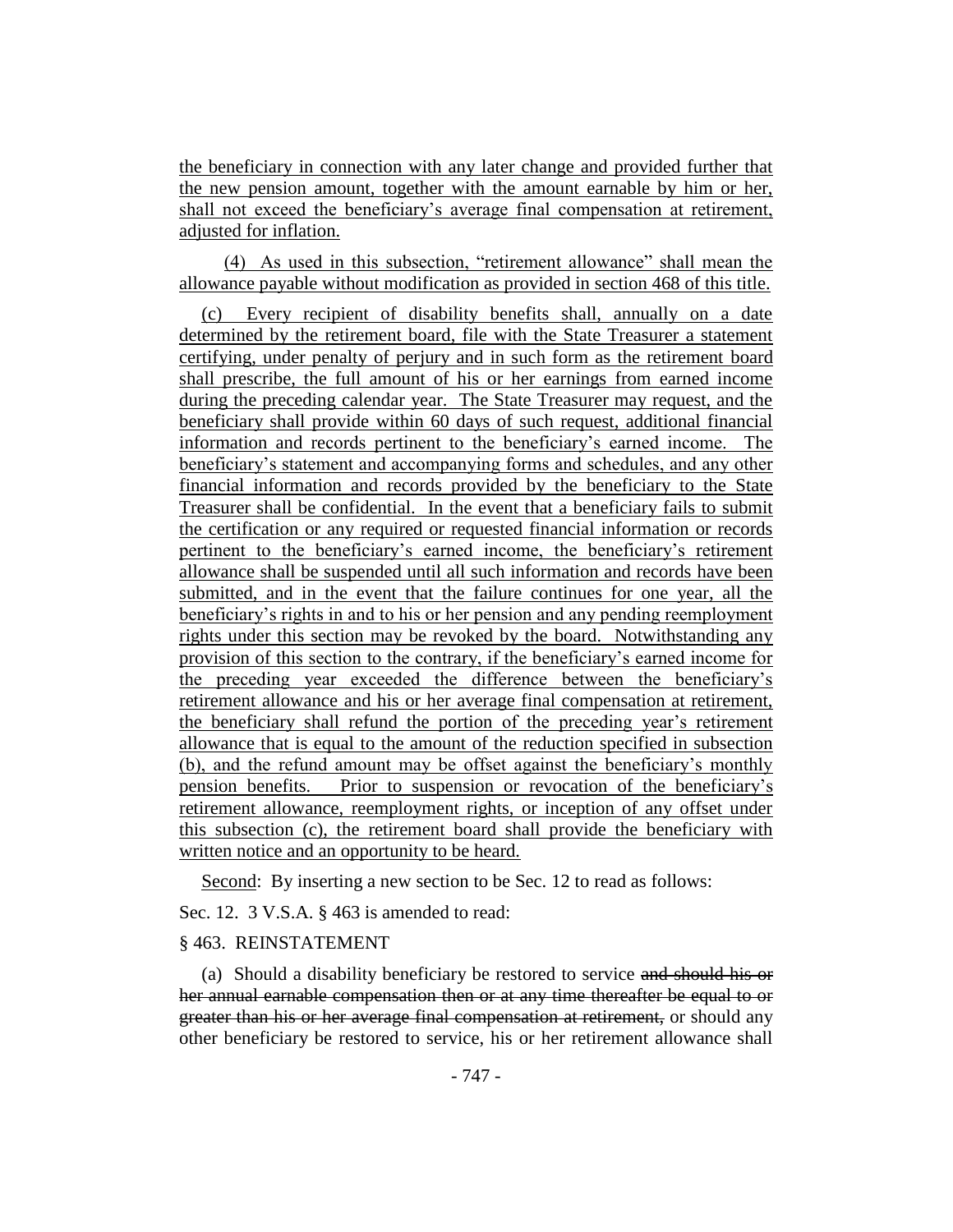cease, and the beneficiary shall again become a member of the retirement system, and he or she shall contribute thereafter at the same rate he or she paid prior to retirement. Anything in this subchapter to the contrary notwithstanding, upon his or her subsequent retirement, he or she shall be credited with all the service creditable to him or her at the time of his or her former retirement. However, if such beneficiary is restored to membership after the attainment of the age of 55 years of age, his or her pension upon subsequent retirement shall not exceed the sum of the pension which he or she was receiving immediately prior to his or her last restoration to membership and the pension that may have accrued on account of membership service since his or her last restoration to membership, provided that the rate percent of his or her total pension on his or her subsequent retirement shall not exceed the rate he or she would have received had he or she remained in service during the period of prior retirement.

\* \* \*

Third: By renumbering Sec. 11 (effective date) to be Sec. 13.

(Committee vote: 5-0-0)

(For House amendments, see House Journal for March 17, 2015, page 426)

#### **ORDERED TO LIE**

#### **S. 137.**

An act relating to penalties for selling and dispensing marijuana.

**PENDING ACTION:** Committee Bill for Second Reading

#### **CONCURRENT RESOLUTIONS FOR NOTICE**

**S.C.R. 15** (For text of Resolution, see Addendum to Senate Calendar for April 9, 2015)

**H.C.R. 99-112** (For text of Resolutions, see Addendum to House Calendar for April 9, 2015)